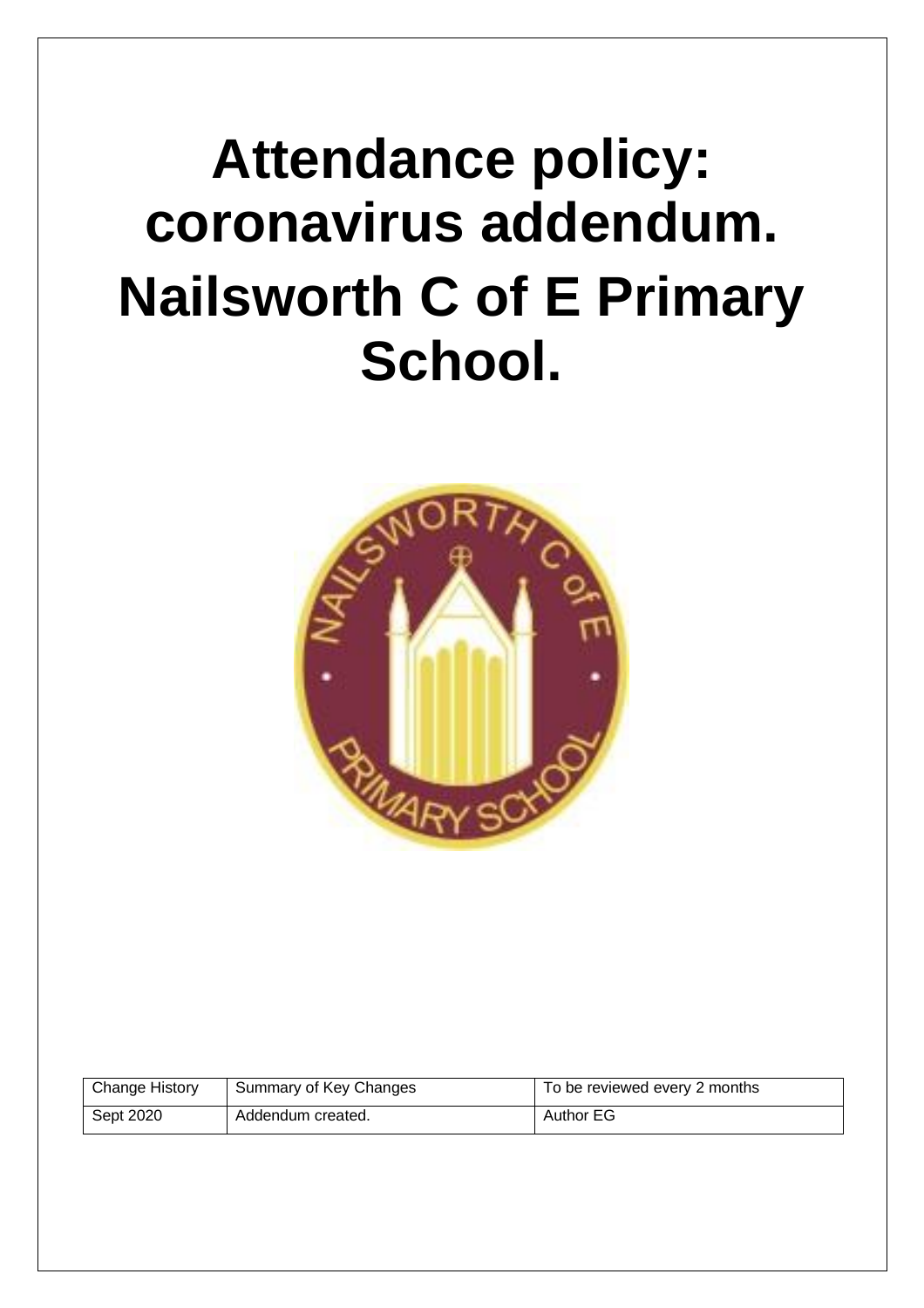#### Aims and scope

Nailsworth C of E Primary School is committed to meeting our obligations concerning school attendance by:

- Ensuring every pupil has access to full-time education to which they are entitled
- Acting early to address patterns of absence
- Supporting parents/carers and pupils who are concerned about the return to school due to coronavirus

This addendum applies from the start of the autumn term 2020 until the end of the 2020/21 academic year. It sets out changes to our normal attendance policy, and should be read in conjunction with that policy. Unless covered here, our normal attendance policy continues to apply.

We may need to amend or add to this addendum as circumstances or official guidance changes. We will communicate any changes to staff, parents and pupils.

## Guidance and definitions

This policy meets the requirements of the Department for Education's (DfE's) [guidance](https://www.gov.uk/government/publications/school-attendance/addendum-recording-attendance-in-relation-to-coronavirus-covid-19-during-the-2020-to-2021-academic-year) on school attendance during the 2020/21 academic year.

This addendum reflects the latest advice from the Gloucestershire LEA.

In section 4.2 of this addendum, where we refer to 'close contact', this means:

- Direct close contacts: face-to-face contact with an infected individual for any length of time, within 1 metre, including being coughed on, a face-to-face conversation, or unprotected physical contact (skin-to-skin)
- Proximity contacts: extended close contact (within 1 to 2 metres for more than 15 minutes) with an infected individual
- Travelling in a small vehicle, like a car, with an infected person

This definition is from the DfE's [guidance on full reopening for schools](https://www.gov.uk/government/publications/actions-for-schools-during-the-coronavirus-outbreak/guidance-for-full-opening-schools)

#### Attendance expectations

It is mandatory for all pupils of compulsory school age to attend school unless:

- They have been granted an authorised absence by the school in line with our normal attendance policy
- They cannot attend school due to specific circumstances related to coronavirus (see section 4, below)

#### Where 'non-attendance in relation to coronavirus' applies

We will only accept 'non-attendance in relation to coronavirus' in circumstances where a pupil's travel to, or attendance at, school would be:

- Against guidance from Public Health England and/or the Department of Health and Social Care relating to the incidence of coronavirus or its transmission
- Prohibited by any legislation or statutory directions relating to the incidence of transmission of coronavirus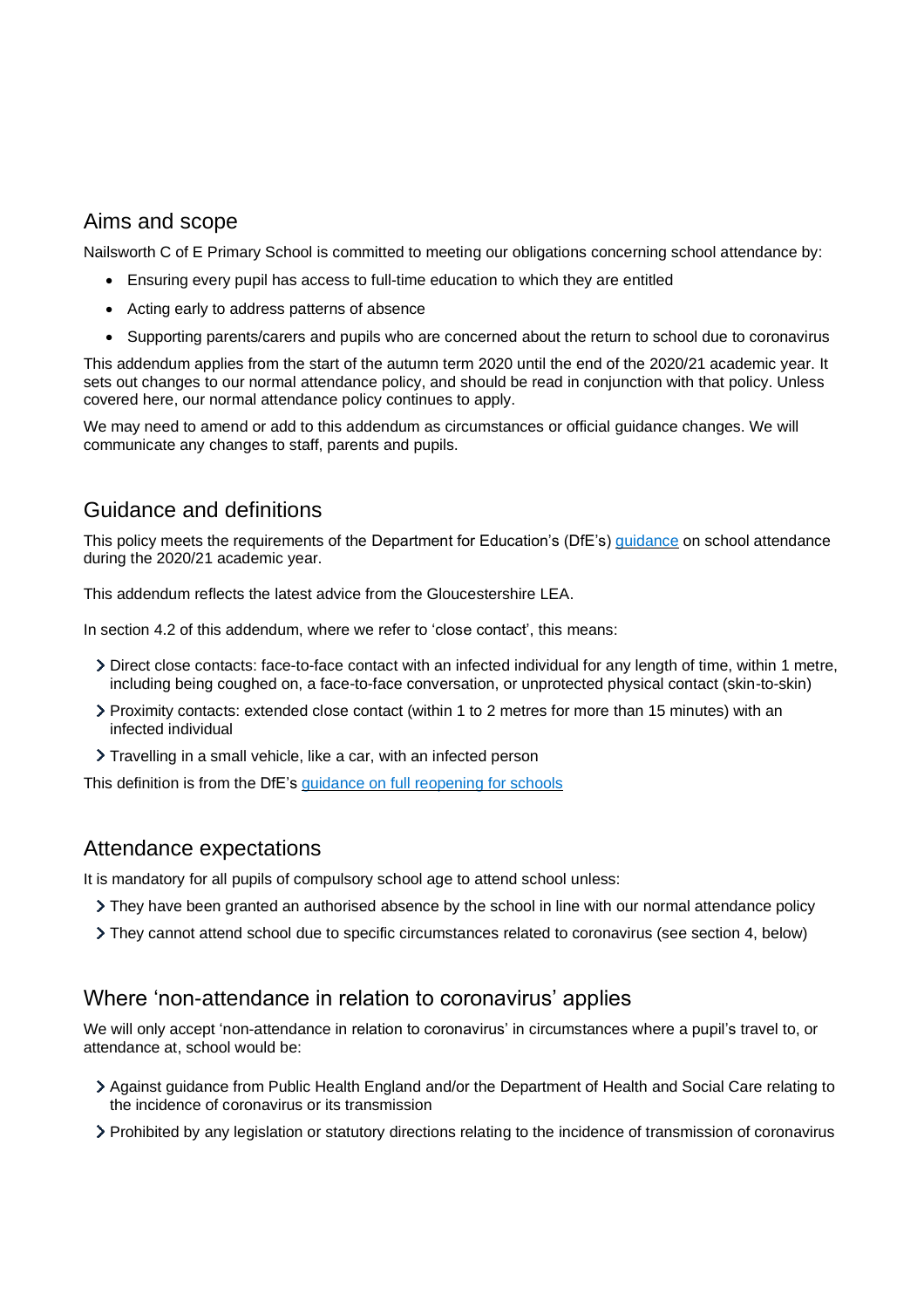#### Circumstances where a pupil develops symptoms or lives with someone who does.

The pupil's parent/carer must notify the school on the first day that their child needs to self-isolate. The pupil will stay at home until they or the symptomatic person they live with receives their coronavirus test results.

**If the pupil's test result is negative,** the pupil will return to school when they feel well and no longer have symptoms similar to coronavirus. They should continue to stay at home if they remain unwell (i.e. with a different illness).

**If the person the pupil lives with tests negative,** the pupil will stop self-isolating and return to school

#### Circumstances where a pupil or a 'close contact' of theirs receives a positive test result

The pupil's parent/carer must notify the school about the positive test result as soon as possible, via [admin2@nailsworth.gloucs.sch.uk.](mailto:admin2@nailsworth.gloucs.sch.uk) Pupils who test positive must self-isolate for at least 10 days from the onset of symptoms, and must only return to school when they no longer have symptoms.

If a member of the pupil's household or a 'close contact' test positive, the pupil must self-isolate for 14 days. The pupil must do this from when the member of their household first had symptoms, or the day the pupil last met with the 'close contact' who received the positive result.

See the definition for 'close contact' in section 2 of this addendum.

## What to do if a pupil has to quarantine after travel abroad

The parent/carer must notify the school if their child has to quarantine after travel to a country that is not on the government's [exemptions](https://www.gov.uk/guidance/coronavirus-covid-19-travel-corridors#countries-and-territories-with-no-self-isolation-requirement-on-arrival-in-england) list.

The pupil must quarantine for 14 days on their arrival to the UK and return to school thereafter.

## What to do if a pupil is required to shield during a local lockdown

The parent/carer will notify the school if they are advised by the government to stay at home and will provide proof of their shielding letter by sending a scanned version to [admin@nailsworth.gloucs.sch.uk](mailto:admin@nailsworth.gloucs.sch.uk) or a photocopy to the school office.

The pupil will stay at home until the shieling measures in the local area are paused. Once the shielding measures are lifted, we will contact the pupil's parent/carer to set the expectation that they can return to school.

## Remote learning provision

If a pupil is not attending school because of circumstances related to coronavirus, but where the pupil is not ill, the school will provide the pupil access to remote education.

- Our approach and expectations regarding remote education are set out in our remote learning guide and policy
- We will keep a record of, and monitor, pupil engagement with remote learning, but we will not track this information in the attendance register

## Recording attendance

We will take our attendance register at the start of the first session of each school day and once during the second session. It will mark whether every pupil is: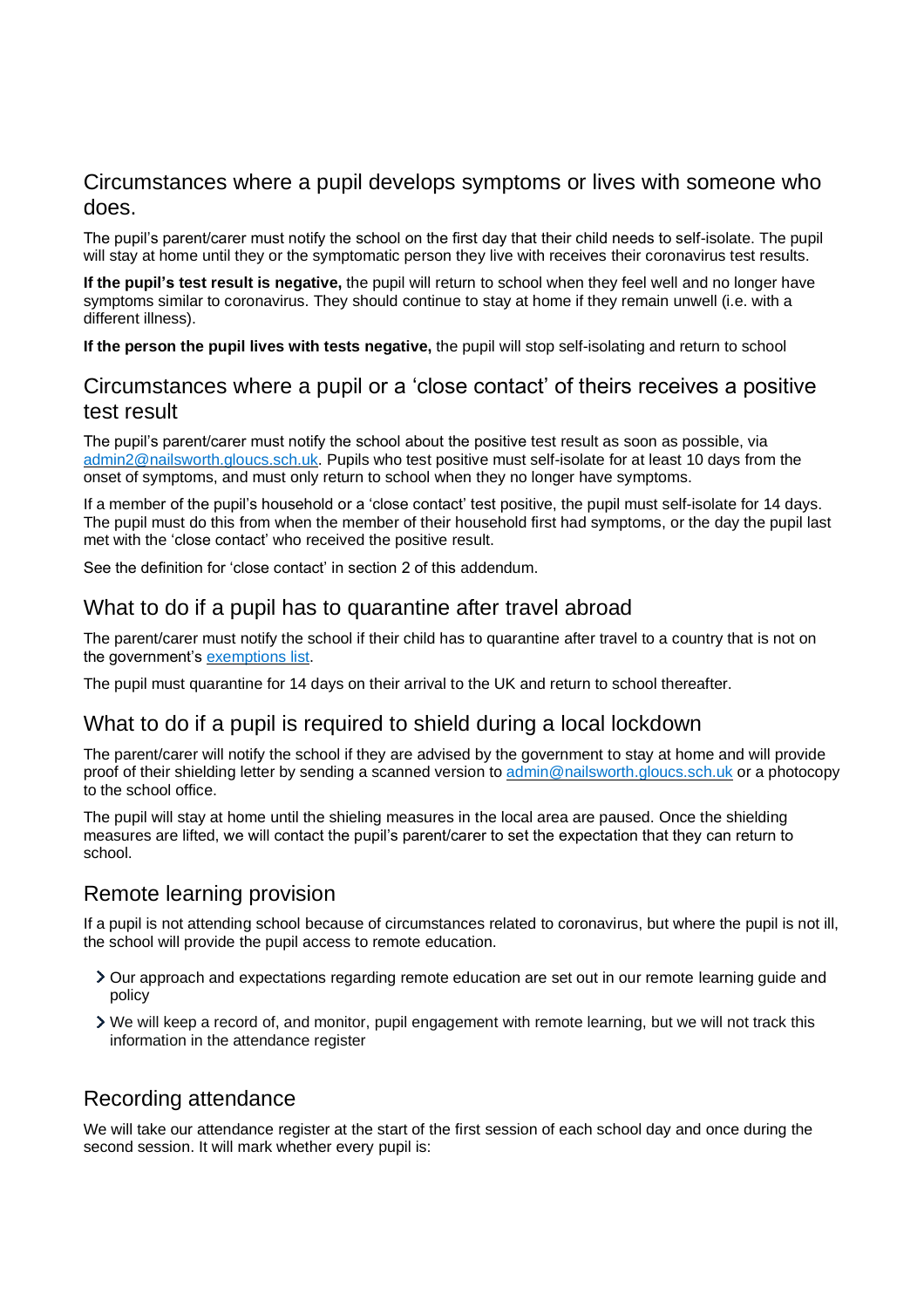Present

Attending an approved off-site educational activity

- > Absent
- Unable to attend due to 'exceptional circumstances' (as defined in our normal attendance policy)
- Unable to attend for reasons related to coronavirus (see appendix 1 for the relevant absence codes and when we will use them)

Pupils must arrive in school at their designated time slot on each school day.

## Following up absence

Where any child we expect to attend school does not attend, or stops attending, we will:

- Follow up on their absence with their parent or carer by phone
- Notify their social worker, where they have one
- Arrange a phone call/video meeting/in-school appointment between the parent/carer and a member of the SLT to explain the protective measures the school is taking to keep pupils safe

Normal rules on legal sanctions apply.

#### Monitoring arrangements

This policy will be reviewed as guidance from the LA or Department for Education is updated, and as a minimum every 2 months during term time by the Head Teacher. At every review, the Governing board will approve it.

## Appendix 1: pupil absence codes

The following codes are taken from the DfE's addendum to their school attendance guidance for the 2020/21 academic year. If not covered here, our normal attendance codes apply.

| Code | <b>Definition</b>                                                    | <b>Scenario</b>                                                                                                                  |
|------|----------------------------------------------------------------------|----------------------------------------------------------------------------------------------------------------------------------|
| X    | Not attending in circumstances<br>relating to coronavirus (COVID-19) | Pupil has to self-isolate because they have<br>symptoms or live with someone who does, and<br>are waiting for their test results |
|      | <b>Illness</b>                                                       | Pupil remains unwell following a negative test<br>result (i.e. with a different illness)                                         |
|      | <b>Illness</b>                                                       | Pupil has to continue to self-isolate because<br>they tested positive                                                            |
| X    | Not attending in circumstances<br>relating to coronavirus (COVID-19) | Pupil has to self-isolate (for 14 days)<br>because someone they live with tested positive                                        |
| X    | Not attending in circumstances<br>relating to coronavirus (COVID-19) | Pupil has to self-isolate (for 14 days) because<br>they are a close contact of someone who tested                                |